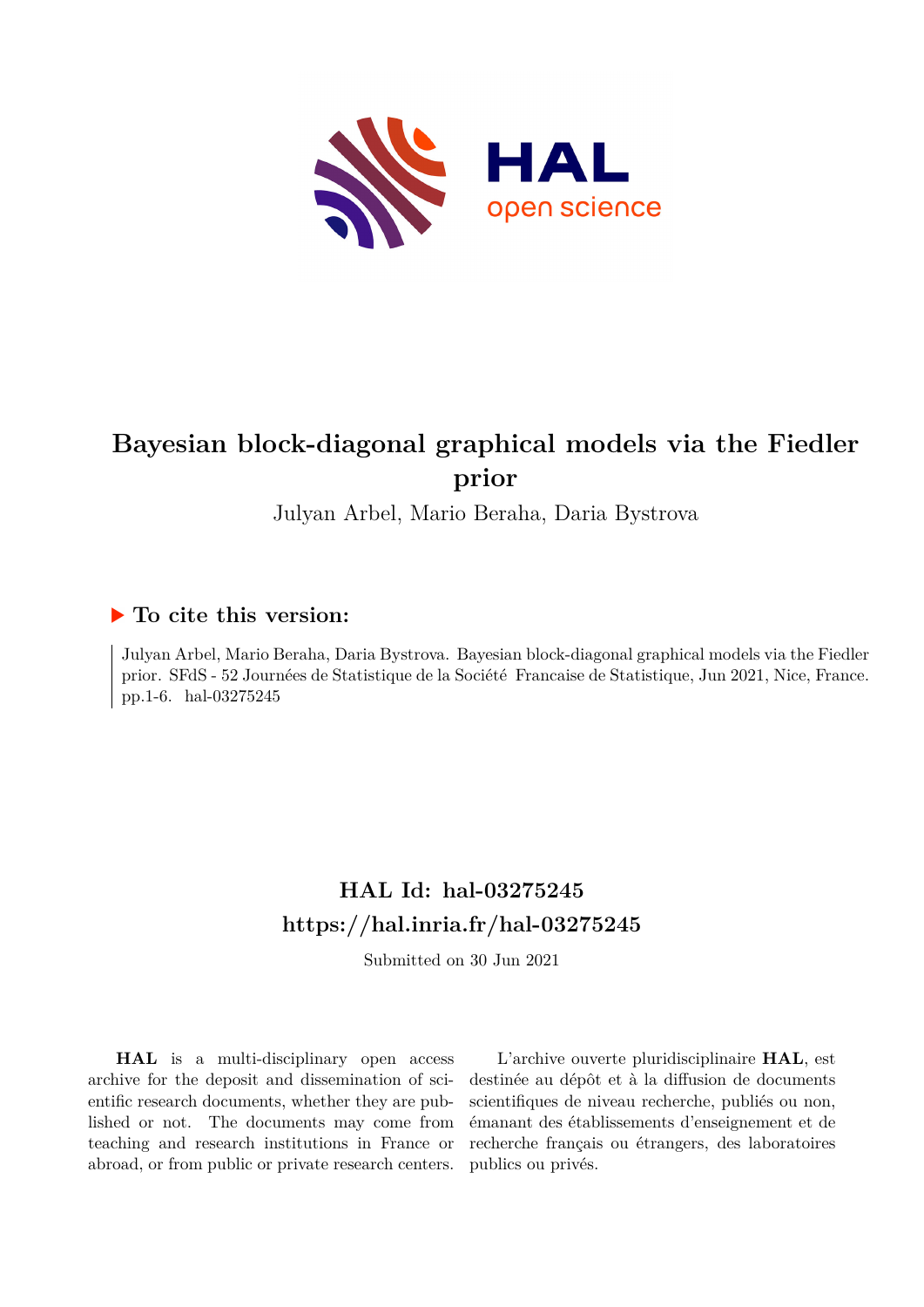#### Bayesian block-diagonal graphical models via the Fiedler prior

Julyan Arbel<sup>1</sup> & Mario Beraha<sup>2</sup>*,*<sup>3</sup> & Daria Bystrova<sup>1</sup>

<sup>1</sup> *Univ. Grenoble Alpes, Inria, CNRS, LJK, 38000 Grenoble, France {*julyan.arbel, daria.bystrova*}*@inria.fr

<sup>2</sup> *Department of Mathematics, Politecnico di Milano*, mario.beraha@polimi.it <sup>3</sup> Department of Computer Science, Universitá degli studi di Bologna

Résumé. Nous étudions le problème de l'inférence de la structure d'indépendance conditionnelle entre les entrées d'un vecteur aléatoire gaussien, principalement dans le but d'obtenir des groupes de variables ind´ependantes. Cela peut se traduire par l'estimation d'une matrice de précision (inverse de la matrice de covariance) avec une structure blocdiagonale. Cette approche se base sur des techniques de théorie spectrale des graphes et de clustering spectral. Nous proposons une nouvelle loi a priori, le prior de *Fiedler*, qui satisfait une propriété de *shrinkage* vers les matrices de précision à structure blocdiagonale. Nous comparons le *shrinkage* induit par ce prior de Fiedler et par le Graphical Lasso, et comparons leurs performances sur un ensemble de données simulées.

Mots-clés. Modèles graphiques, matrice de précision, valeur de Fiedler, théorie spectrale des graphes.

Abstract. We study the problem of inferring the conditional independence structure between the entries of a Gaussian random vector. Our focus is on finding groups of independent variables. This can be translated into the estimation of a precision matrix (inverse of the covariance matrix) with a block-diagonal structure. We borrow ideas from spectral graph theory and spectral clustering and propose a novel prior called *Fiedler* prior showing shrinkage properties towards block-diagonal precision matrices. We compare the shrinkage induced by our prior and the popular Graphical Lasso prior, and compare their performance on a simulated dataset.

Keywords. Graphical models, Precision matrix, Fiedler value, Spectral graph theory.

## 1 Introduction

Understanding the dependence structure among large numbers of variables is an important topic in many different application areas, such as ecology, neuroscience, genetics. In a graphical model, the dependence structure of a random vector  $\mathbf{Y} = (Y_1, \ldots, Y_p)$  can be represented by a graph *G* with nodes  $\{1, \ldots, p\}$ , where each node *i* corresponds to a random variable  $Y_i$  and edges represent the probabilistic relationships between nodes.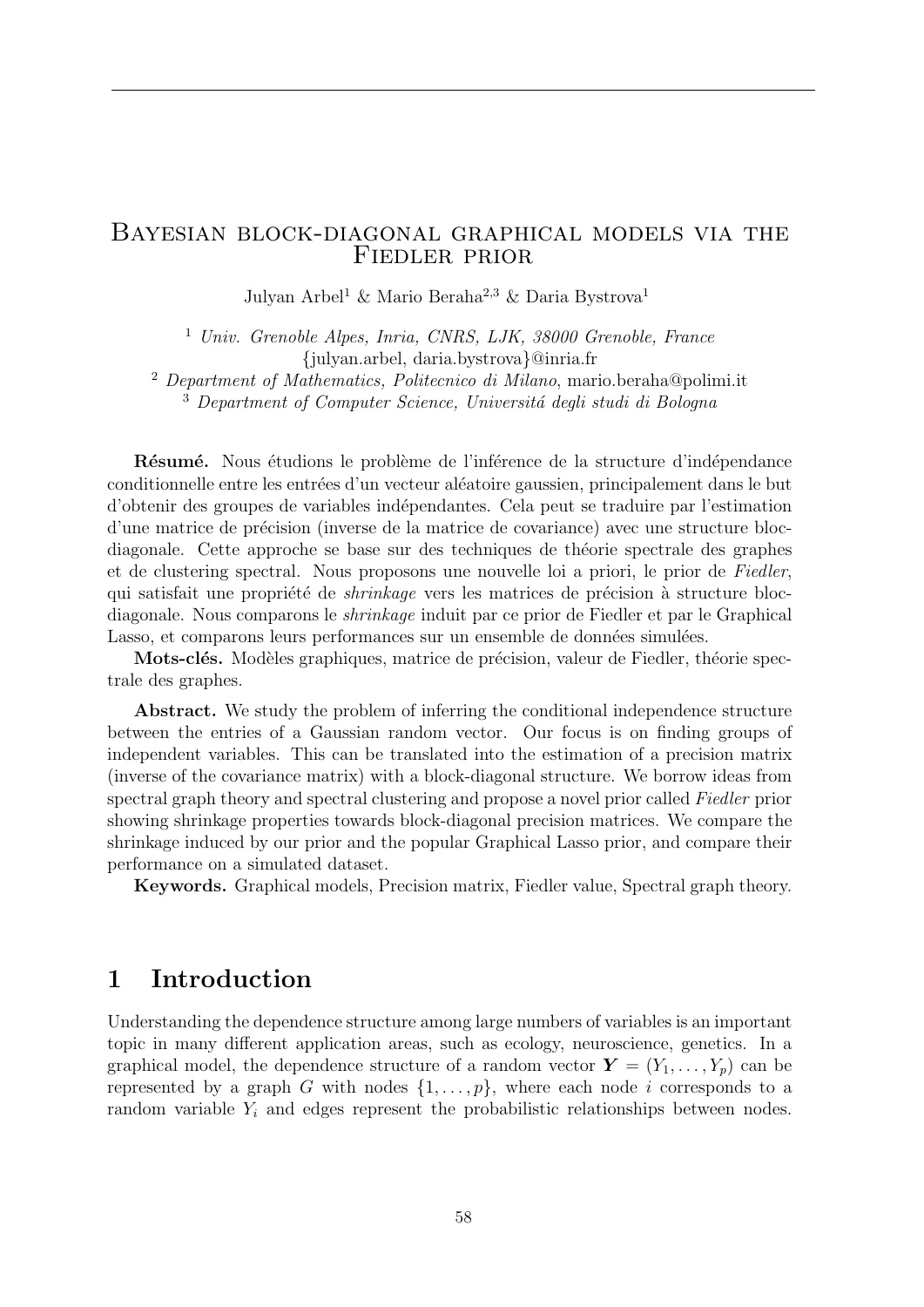If there is not an edge connecting nodes *i* and *j* it means that, conditionally on  $Y \setminus Y$  ${Y_i, Y_j}$ ,  ${Y_i}$  and  ${Y_j}$  are independent. When *Y* is assumed to be a Gaussian random vector, the objective of the inference is the precision matrix  $\Sigma^{-1}$ , the inverse of the covariance matrix, which encodes conditional (in)dependencies:  $\Sigma_{ij}^{-1} = 0$  if and only if  $Y_i$  and  $Y_j$  are independent given  $Y \setminus \{Y_i, Y_j\}$ . For a recent review, see Maathuis et al. (2018).

In the Bayesian setting, a prior distribution is assumed on  $\Sigma^{-1}$  that encourages its off-diagonal entries to be zero or close to zero. Two strategies are commonly employed: shrinkage priors and graph-based priors. The former approach can be understood as a generalization of commonly used shrinkage priors (such as the Lasso prior) in linear regression to positive definite matrices. See, for instance, Wang (2012); Li et al. (2019) and references therein. In the latter approach, instead, a prior is assumed for *G* and, conditionally to *G* a prior on  $\Sigma^{-1}$  is assumed such that an absence of the edge between nodes *i* and *j* in *G* implies  $\Sigma_{ij}^{-1} = 0$ . See Mohammadi and Wit (2015) and references therein. Each approach has its pros and cons. Generally speaking, posterior inference in graph-based models is less efficient because they require transdimensional Markov chain Monte Carlo (MCMC) sampling strategies (Green, 1995) in a huge dimensional parameter space. On the other hand, models based on shrinkage priors usually lead to simpler and more efficient MCMC algorithms, but the estimates of *G* obtained from Σ−<sup>1</sup> might be worse (Mohammadi and Wit, 2015).

We propose a novel shrinkage prior for Bayesian graphical modeling, called Fiedler prior, which is particularly useful for estimating sparse precision matrices  $\Sigma^{-1}$  with a block-diagonal structure. We borrow ideas from spectral clustering (Von Luxburg, 2007) and define the prior based on the spectrum of a transformation of the precision matrix. This allows Fiedler prior to enforce block-diagonal structure on the precision matrix.

There exist several methods for sparse covariance matrix estimation based on approximating the precision matrix in a block-diagonal way. These approaches usually follow a two-step procedure, first detecting the block-diagonal structure and then applying the Graphical Lasso (hereafter referred to as G-Lasso) algorithm to each block for estimating the precision matrix (see eg Devijver and Gallopin, 2018).

## 2 The Bayesian graphical model

Before presenting the main contribution of this work, let us introduce some preliminary definitions and results.

#### 2.1 Graph Laplacian and Fiedler value

Given a weighted graph with weights  $W = \{w_{ij}\}_{i,j=1}^p$ ,  $w_{ij} \geq 0$ , define its unnormalized Laplacian as  $L = D - W$ , where  $D = \text{diag}(\sum_{j} w_{1j}, \dots, \sum_{j} w_{pj})$ . The analysis of the eigenvalues  $\lambda_1 \leq \ldots \leq \lambda_p$  of *L* and the associated eigenvectors is formalized in the field of *spectral graph theory*, cf. Spielman (2012).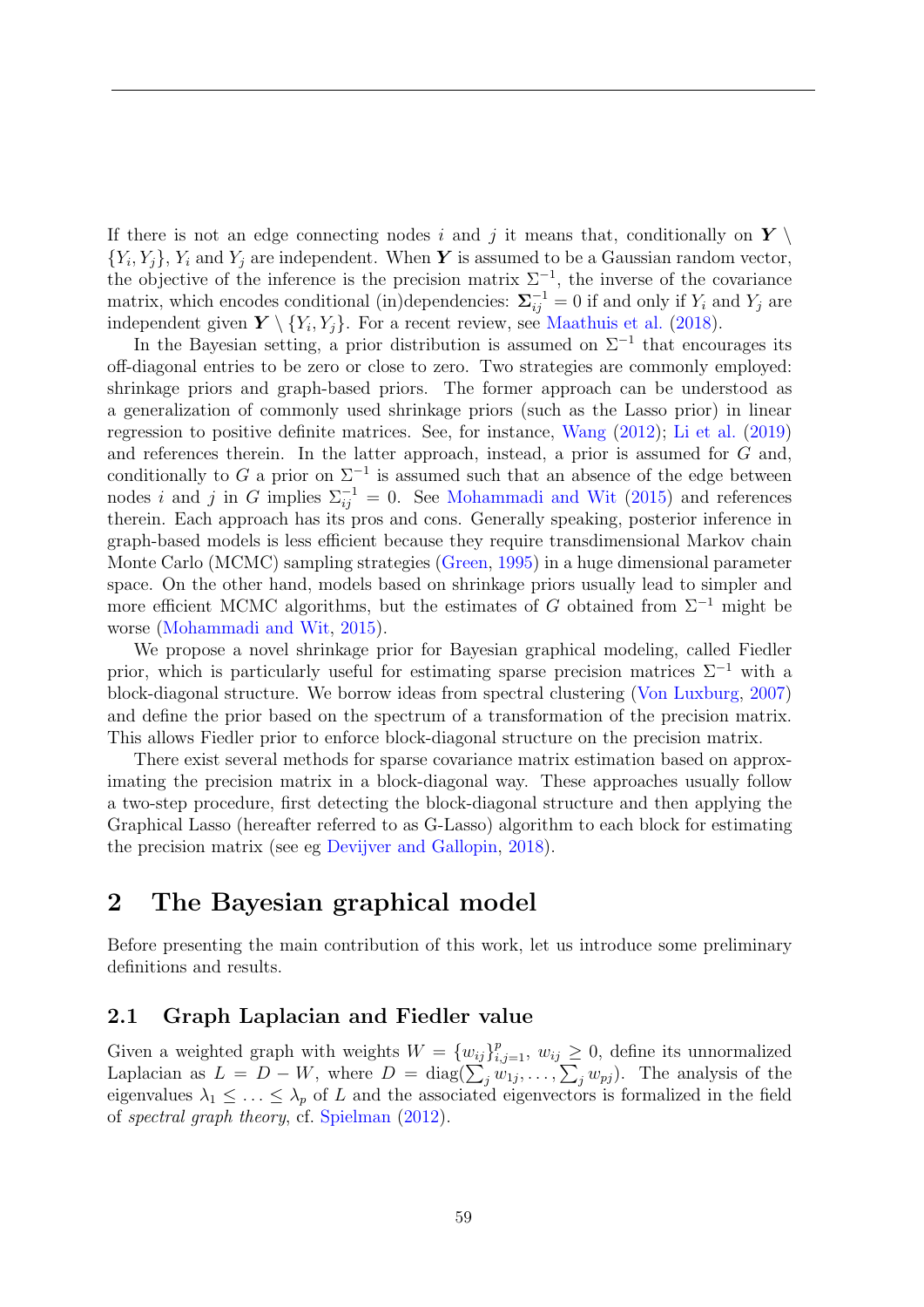It is well known that  $\lambda_1 = 0$  for any L. The multiplicity of the eigenvalue 0 corresponds to the number of connected components in the graph (see, e.g., Von Luxburg, 2007, Proposition 2). In particular, the graph is connected if and only if the second smallest eigenvalue of L, known as the Fiedler value or algebraic connectivity, satisfies  $\lambda_2 > 0$ . Moreover, the eigenspace associated with 0 is spanned by the indicator vectors of those components. This is the key motivation underlying spectral clustering.

#### 2.2 The Fiedler prior

In this section, we formalize the Fiedler prior, a prior over partial correlation matrices. The entries of the partial correlation matrix  $\Omega$  are elements of [−1, 1] which are expressed as a function of  $\Sigma^{-1}$  by

$$
\omega_{ij} = -\Sigma_{ij}^{-1} / \sqrt{\Sigma_{ii}^{-1} \Sigma_{jj}^{-1}}.
$$
\n(1)

Formally, let  $L(|\Omega|)$  be the Laplacian matrix associated to the matrix  $|\Omega|$  with entries  $|\omega_{ij}|$ , and let  $\lambda_1(\Omega), \ldots, \lambda_p(\Omega)$  denote its eigenvalues. Then  $\Omega$  follows the Fiedler prior with parameters  $\boldsymbol{\delta} = (\delta_1, \ldots, \delta_p)$  if it has density

$$
p(\Omega|\boldsymbol{\delta}) = \frac{1}{Z} \exp\big(-\sum_{j=1}^{p} \delta_j \lambda_j(\Omega)\big) \tag{2}
$$

with respect to the standard Lebesgue measure on the space of [−1*,* 1]-valued symmetric matrices. Note that  $Z = Z(\delta)$  is finite almost surely because the support of  $p(\Omega)$  is bounded. Since  $\lambda_1 = 0$  for any  $\Omega$ , we will always set  $\delta_1 = 0$ . The original idea that initiated the definition and study of this prior is the use of the Fiedler value for penalized maximum likelihood estimation in neural networks (Tam and Dunson, 2020).

To transpose (2) to precision matrices, we use an approach similar to the one in Barnard et al. (2000), who instead work on the covariance matrix  $\Sigma$ . We decompose  $\Sigma^{-1}$  into a partial correlation matrix and an inverse-scale matrix:  $\Sigma^{-1} = T\Omega T$ , where  $T = diag(\tau_1, \ldots, \tau_p)$ . The conditional dependencies can be read equivalently from  $\Omega$  or  $\Sigma^{-1}$ . Our prior specification is completed by assuming

$$
\tau_j \stackrel{\text{iid}}{\sim} \text{Exp}(\eta), \quad j = 1, \dots, p,\tag{3}
$$

where  $\text{Exp}(\eta)$  is the exponential distribution with mean  $\eta^{-1}$ .

As a simple illustration, we compare the marginal distribution on the off-diagonal entries  $\omega_{ij}$  under G-Lasso and Fiedler priors. Since both priors involve intractable normalizing constants, we use an MCMC algorithm to sample from them. In particular, for the G-Lasso prior we simulate from the prior on  $\Sigma^{-1}$  defined in Wang (2012) and compute  $\omega_{ij}$  as in (1). For both priors we assume  $p = 15$ , for the Fiedler prior we fix  $\delta = (0, \delta, \delta, \delta, 0, \ldots, 0)$  with  $\delta = 25$ . For the G-Lasso prior, we employ a double exponential kernel with parameter  $\lambda$ . Figure 1 shows the marginal distributions for different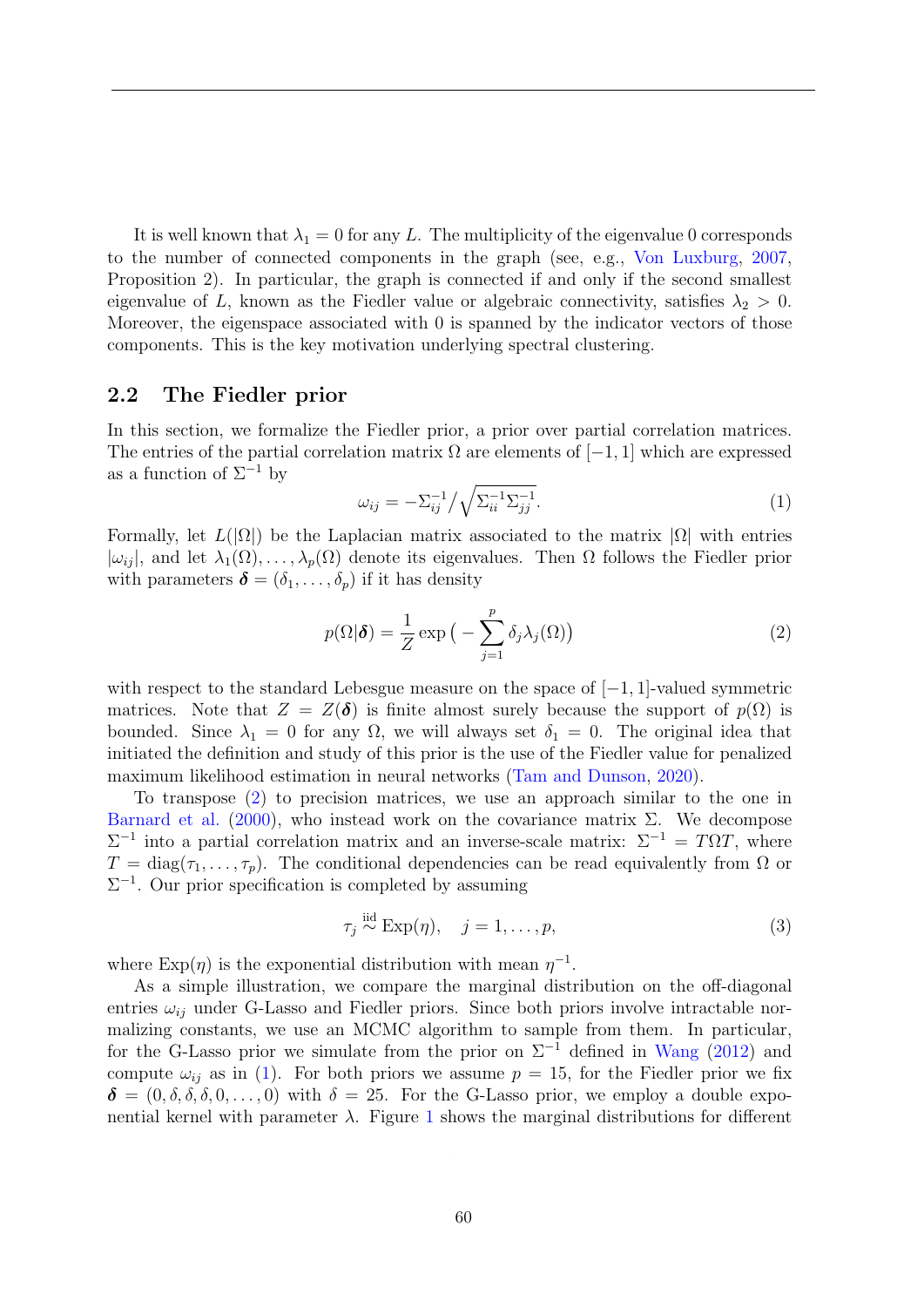

Figure 1: Marginal priors for the off-diagional entries  $\{\omega_{ij}, j > i\}$  under the Fiedler prior and the G-Lasso prior, for different values of the hyperparameters.

values of the parameters. Note that the G-Lasso prior shows the usual tradeoff between local and global shrinkage: to obtain shrinkage for values that are close to 0, also the values that are far from 0 are significantly shrunk (see the tails for  $\lambda = 2$ ). On the contrary, observe how the tails of the Fiedler prior are significantly heavier than the ones of the G-Lasso for both choices of  $\lambda$ , showing that good shrinkage of small values can be achieved without overshrinking the signal of large values.

### 3 Numerical illustrations

We present a simple simulation study to show the difference between the Fiedler prior and the G-Lasso. We simulated  $n = 250$  observations independently from a six-dimensional zero centered normal distribution with precision matrix equal to

$$
\Sigma^{-1} = \begin{bmatrix} A, & \mathbf{0} \\ \mathbf{0}, & A \end{bmatrix}, \qquad A = \begin{bmatrix} 3, & 1.5, & 1.5 \\ 1.5, & 3, & 1.5 \\ 1.5, & 1.5, & 3 \end{bmatrix} . \tag{4}
$$

Such a model separates the variables into two blocks: the first three and the last three.

We considered different prior specifications for  $\Sigma^{-1}$ . A "well-specified" and a "misspecified" Fiedler prior with respective parameters  $\boldsymbol{\delta} = (0, \delta, 0, \ldots, 0)$  and  $\boldsymbol{\delta} = (0, \delta, \delta, \ldots, 0)$ . Such parameters  $\delta$  imply that they make use of only  $\lambda_2$ , or both  $\lambda_2$  and  $\lambda_3$ , respectively, which should yield two or three separate groups of variables, respectively. Finally, we considered the G-Lasso with double exponential parameter  $\lambda$ .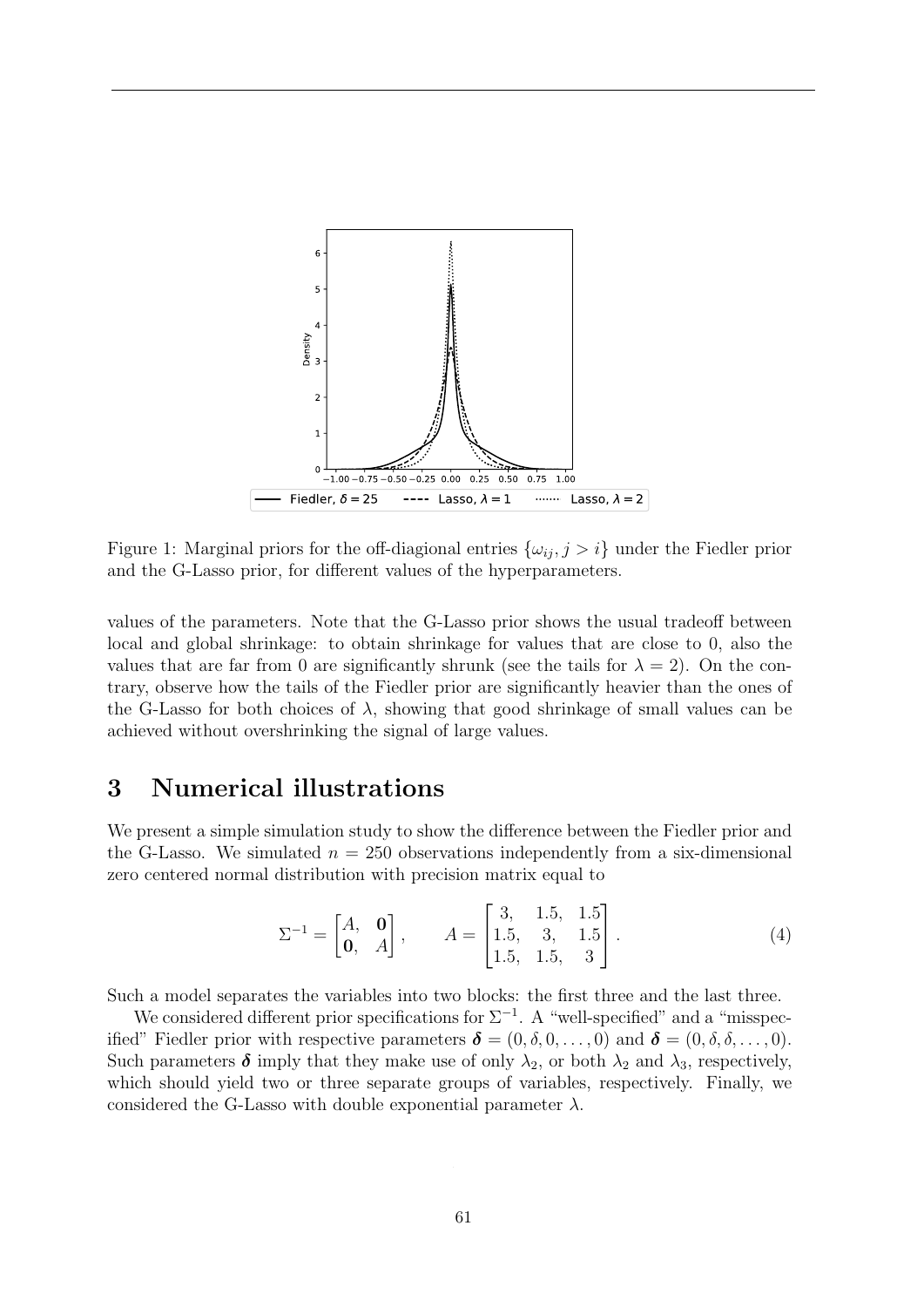

Figure 2: Coefficients of the MAP estimates of  $\Sigma^{-1}$  as a function of the values  $\delta$  or  $\lambda$  under the tree models: from left to right, well-specified Fiedler, misspecified Fiedler, and G-Lasso. Orange lines and blue lines refer to the estimates of the nonzero and zero off-diagonal elements of  $\Sigma^{-1}$ , respectively. The vertical black line indicates when all the estimates of the zero entries in  $(4)$  are below  $10^{-5}$  in absolute value.

We computed the maximum a posteriori (MAP) estimate of  $\Sigma^{-1}$  for various values of δ and  $\lambda$  and looked at the values of the entries of  $\Sigma^{-1}$  as a function of δ and  $\lambda$ .

Figure 2 reports the plots of the "paths" for the tree priors employed. The G-Lasso prior shows the usual overshrinking phenomenon: to estimate values close to zero for the zeros in  $\Sigma^{-1}$ , all the values are shrunk to small values. The well-specified Fiedler behaves correctly: it shrinks to zero the correct terms in  $\Sigma^{-1}$  without "penalizing" the nonzero entries. This shows exactly how the Fiedler prior works: it encourages sparsity only to separate components of the graph associated with  $\Sigma^{-1}$ . Once the components are separated, the other variables are free to assume any large value. Finally, the misspecified Fiedler shows an in-between behavior. In order to recover the two-block structure in  $\Sigma^{-1}$ also some of its nonzero entries are shrunk. This suggests that great care must be taken in carefully choosing the parameter  $\delta$ .

### 4 Discussion and future work

In this work, we presented a novel prior for partial correlation matrices, namely the Fiedler prior, and showed an application to Bayesian graphical modeling for Gaussian variables. The Fiedler prior is particularly suited to detect block-diagonal structures.

Several interesting questions are still open. First of all, the choice of parameter  $\delta$ seems to be crucial. Assuming a prior distribution on it is unpractical due to the intractable normalizing constant in (2). Hence, a suitable prior elicitation strategy, as well as sensitivity analysis, must be devised. Second, MCMC computation based on gradient